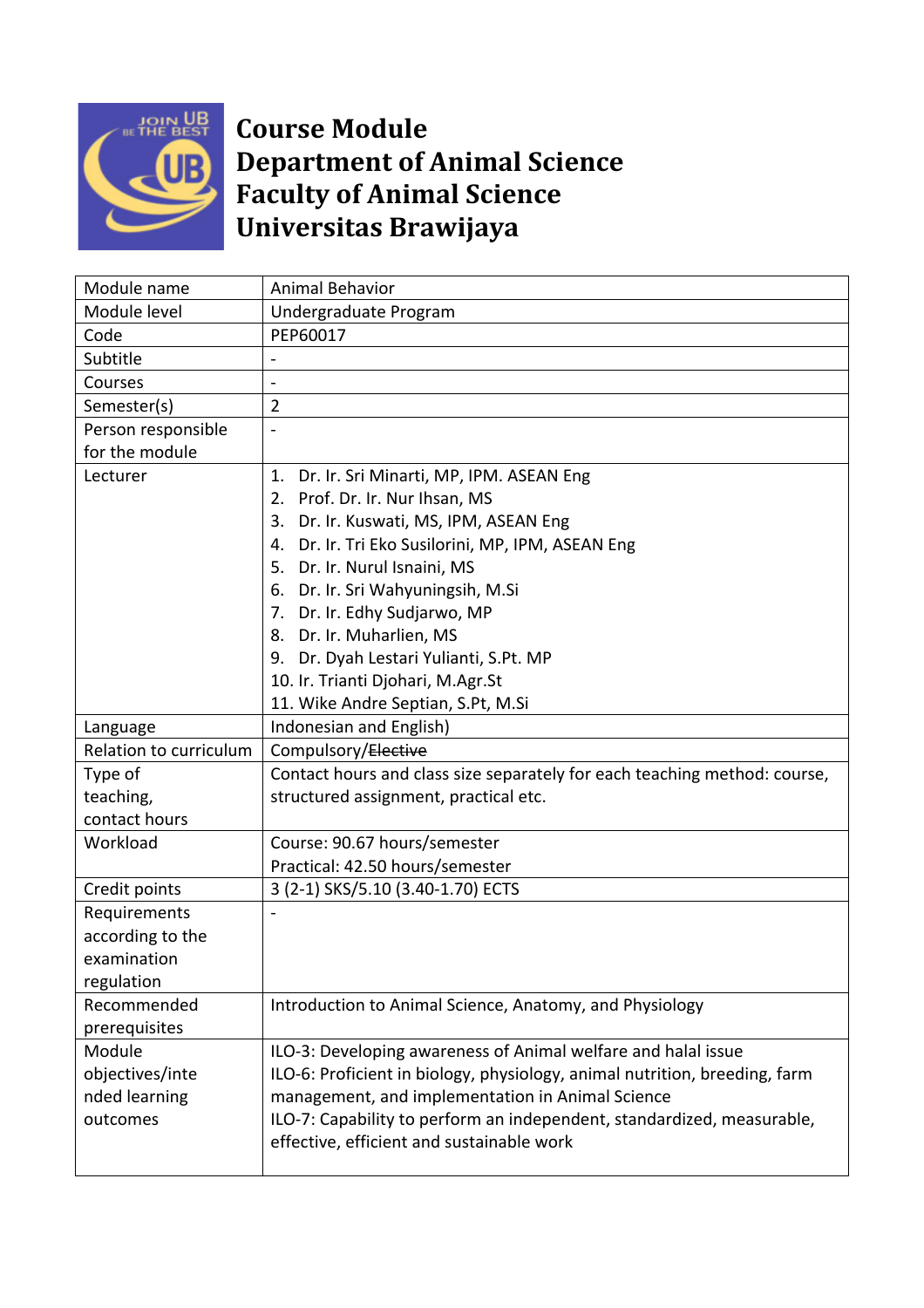|                      | <b>Course Learning Outcomes:</b>                                               |
|----------------------|--------------------------------------------------------------------------------|
|                      | Able to explain basic livestock behavior, including: social, agonistic<br>1.   |
|                      | behavior, fulfillment of nutrition, and response to the                        |
|                      | environment.                                                                   |
|                      | Able to identify abnormal behavior in livestock<br>2.                          |
|                      | Able to implement maintenance in accordance with the behavior<br>3.            |
|                      | and welfare of livestock                                                       |
|                      |                                                                                |
|                      | Objectives: This course discusses the behavioral traits and characteristics    |
|                      | of various livestock as well as the basic concepts of raising and handling     |
|                      | them including developmental behavior, fulfillment behavior, social            |
|                      | behavior, comfort behavior, reproductive behavior, parental behavior,          |
|                      | abnormal behavior, and how to handle (handling) related to behavior in         |
|                      | the livestock business management based on animal welfare.                     |
|                      | Knowledge: Able to explain basic livestock behavior, including: social,        |
|                      | agonistic behavior, fulfillment of nutrition, and response to the              |
|                      | environment.                                                                   |
|                      | Skills: cognitive- able to explain basic behavioral traits and characteristics |
|                      | as well as the basic concepts of raising and handling of various livestock.    |
|                      | Phsycomotoric- able to identify abnormal behavior in livestock.                |
|                      | Competences: Able to implement maintenance in accordance with the              |
|                      | behavior and welfare of livestock                                              |
| Content              | Courses:                                                                       |
|                      | 1. Introduction                                                                |
|                      | 2. Nature and Behavior of Animal                                               |
|                      | 3. Developmental Behavior                                                      |
|                      | 4. Behavior of Meeting Nutritional Needs                                       |
|                      | 5. Social Behavior                                                             |
|                      | 6. Eliminative Behavior                                                        |
|                      | 7. Behavior of Caring for the Body                                             |
|                      | 8. Male Reproductive Behavior                                                  |
|                      | Female Reproductive Behavior<br>9.                                             |
|                      | 10. Parent-Child Behavior                                                      |
|                      | 11. Environmental Response Behavior                                            |
|                      | 12. Basic Concepts and Animal Handling Techniques                              |
|                      | <b>Animal Welfare</b>                                                          |
| Study and            | 1. Midterm exam                                                                |
| examination          | 2. Final term exam                                                             |
| requirements and     | 3. Practical                                                                   |
| forms of examination | 4. Structured Assignments                                                      |
|                      |                                                                                |
|                      | How to score:                                                                  |
|                      | Midterm exam 30%                                                               |
|                      | Final exam 30%                                                                 |
|                      | Practical 30%                                                                  |
|                      | Structured assignments 10%                                                     |
|                      |                                                                                |